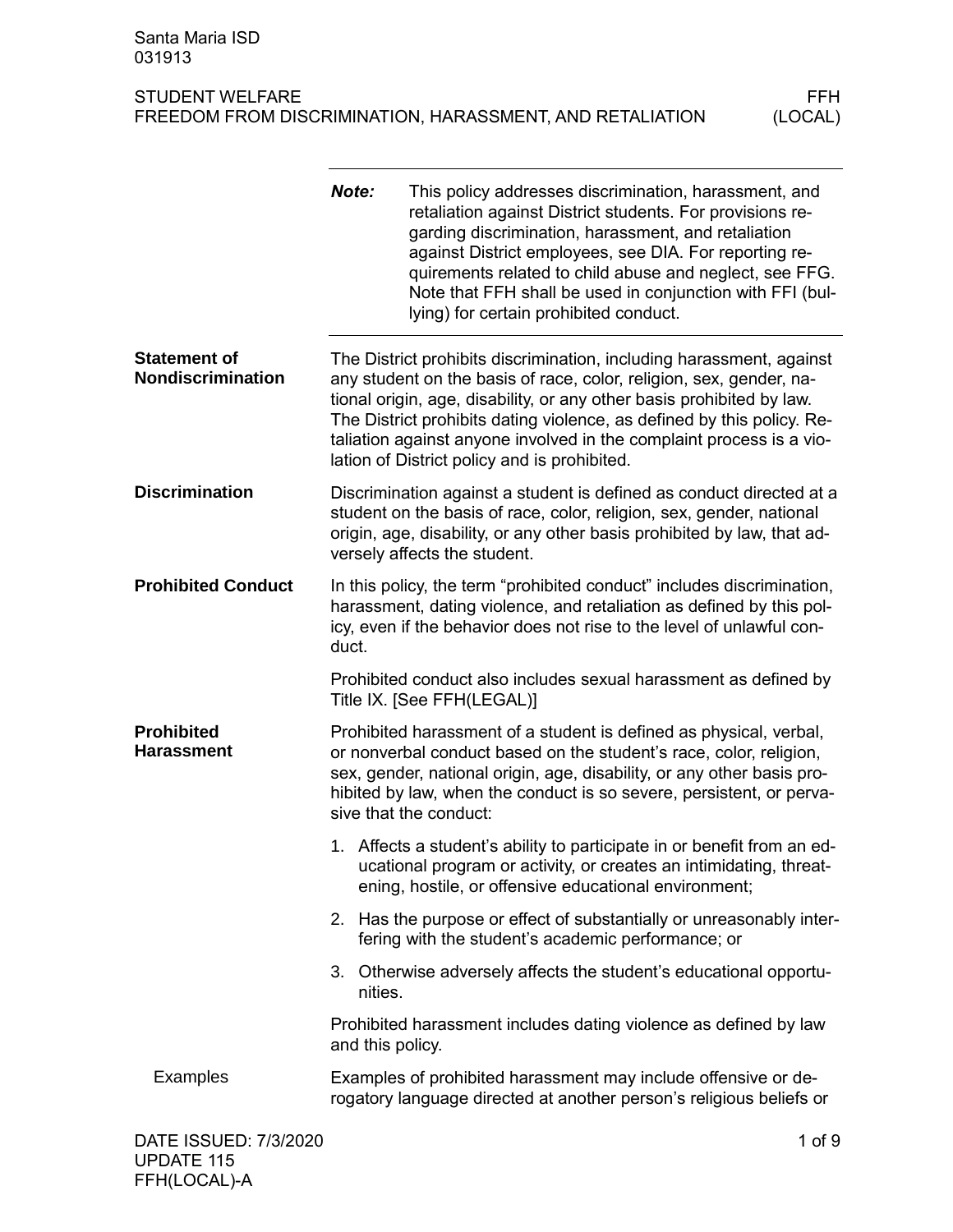|                                            | practices, accent, skin color, or need for accommodation; threaten-<br>ing, intimidating, or humiliating conduct; offensive jokes, name call-<br>ing, slurs, or rumors; cyberharassment; physical aggression or as-<br>sault; display of graffiti or printed material promoting racial, ethnic,<br>or other negative stereotypes; or other kinds of aggressive conduct<br>such as theft or damage to property. |
|--------------------------------------------|----------------------------------------------------------------------------------------------------------------------------------------------------------------------------------------------------------------------------------------------------------------------------------------------------------------------------------------------------------------------------------------------------------------|
| <b>Sex-Based</b><br><b>Harassment</b>      | As required by law, the District shall follow the procedures below at<br>Response to Sexual Harassment—Title IX upon a report of sex-<br>based harassment, including sexual harassment, gender-based<br>harassment, and dating violence, when such allegations, if proved,<br>would meet the definition of sexual harassment under Title IX. [See<br>FFH(LEGAL)]                                               |
| <b>Sexual Harassment</b><br>By an Employee | Sexual harassment of a student by a District employee includes<br>both welcome and unwelcome sexual advances; requests for sex-<br>ual favors; sexually motivated physical, verbal, or nonverbal con-<br>duct; or other conduct or communication of a sexual nature when:                                                                                                                                      |
|                                            | 1. A District employee causes the student to believe that the stu-<br>dent must submit to the conduct in order to participate in a<br>school program or activity, or that the employee will make an<br>educational decision based on whether or not the student sub-<br>mits to the conduct; or                                                                                                                |
|                                            | 2. The conduct is so severe, persistent, or pervasive that it:                                                                                                                                                                                                                                                                                                                                                 |
|                                            | a. Affects the student's ability to participate in or benefit<br>from an educational program or activity, or otherwise<br>adversely affects the student's educational opportuni-<br>ties; or                                                                                                                                                                                                                   |
|                                            | b. Creates an intimidating, threatening, hostile, or abusive<br>educational environment.                                                                                                                                                                                                                                                                                                                       |
|                                            | Romantic or other inappropriate social relationships between stu-<br>dents and District employees are prohibited. Any sexual relation-<br>ship between a student and a District employee is always prohib-<br>ited, even if consensual. [See DH]                                                                                                                                                               |
| By Others                                  | Sexual harassment of a student, including harassment committed<br>by another student, includes unwelcome sexual advances; re-<br>quests for sexual favors; or sexually motivated physical, verbal, or<br>nonverbal conduct when the conduct is so severe, persistent, or<br>pervasive that it:                                                                                                                 |
|                                            | 1. Affects a student's ability to participate in or benefit from an ed-<br>ucational program or activity, or creates an intimidating, threat-<br>ening, hostile, or offensive educational environment;                                                                                                                                                                                                         |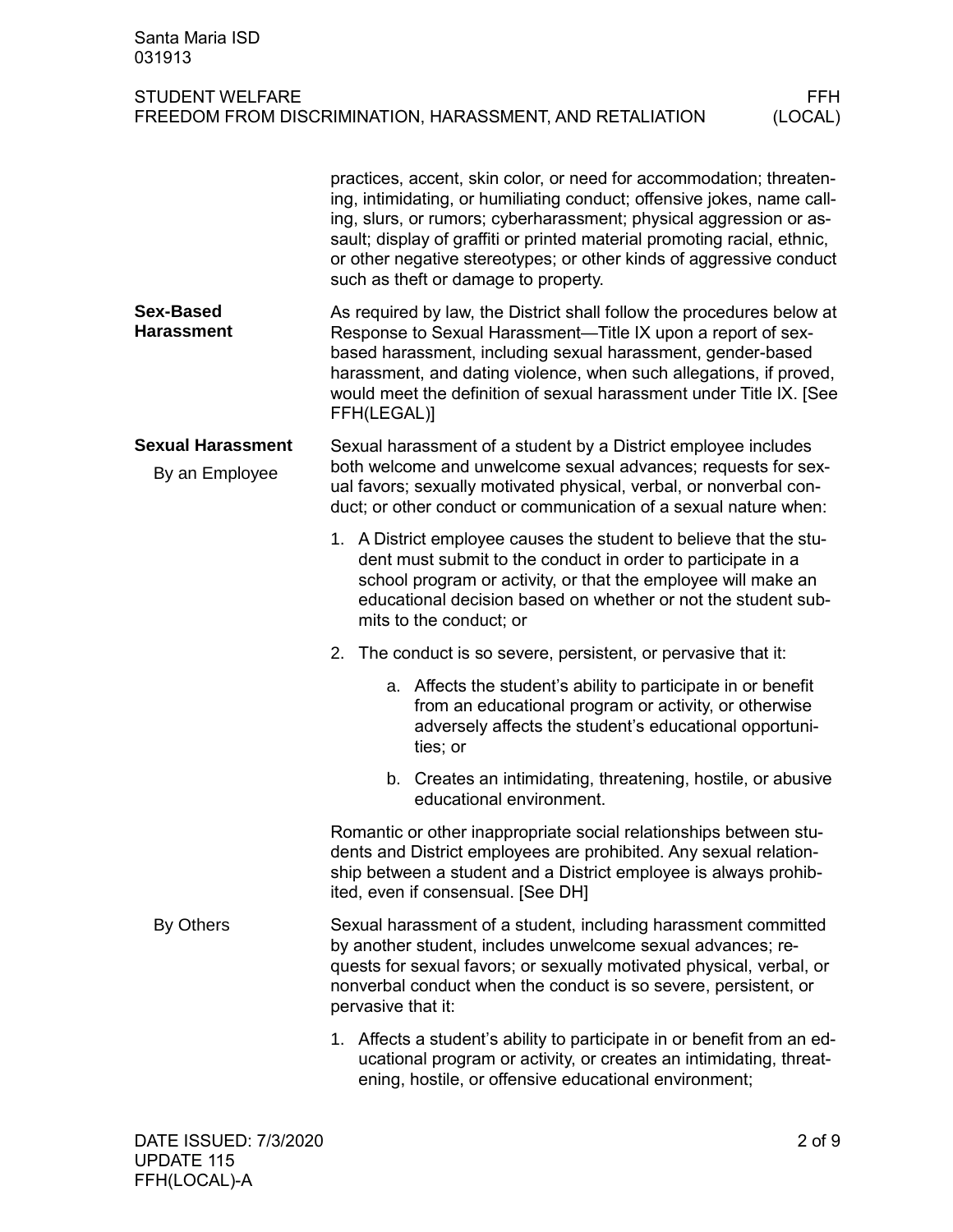| STUDENT WELFARE                                          | FFH.    |
|----------------------------------------------------------|---------|
| FREEDOM FROM DISCRIMINATION, HARASSMENT, AND RETALIATION | (LOCAL) |

|                                          | 2. Has the purpose or effect of substantially or unreasonably inter-<br>fering with the student's academic performance; or                                                                                                                                                                                                                                                                                                                                                                |
|------------------------------------------|-------------------------------------------------------------------------------------------------------------------------------------------------------------------------------------------------------------------------------------------------------------------------------------------------------------------------------------------------------------------------------------------------------------------------------------------------------------------------------------------|
|                                          | 3. Otherwise adversely affects the student's educational opportu-<br>nities.                                                                                                                                                                                                                                                                                                                                                                                                              |
| Examples                                 | Examples of sexual harassment of a student may include sexual<br>advances; touching intimate body parts or coercing physical con-<br>tact that is sexual in nature; jokes or conversations of a sexual na-<br>ture; and other sexually motivated conduct, contact, or communica-<br>tions, including electronic communication.                                                                                                                                                            |
|                                          | Necessary or permissible physical contact such as assisting a child<br>by taking the child's hand, comforting a child with a hug, or other<br>physical contact not reasonably construed as sexual in nature is<br>not sexual harassment.                                                                                                                                                                                                                                                  |
| <b>Gender-Based</b><br><b>Harassment</b> | Gender-based harassment includes physical, verbal, or nonverbal<br>conduct based on the student's gender, the student's expression of<br>characteristics perceived as stereotypical for the student's gender,<br>or the student's failure to conform to stereotypical notions of mas-<br>culinity or femininity. For purposes of this policy, gender-based har-<br>assment is considered prohibited harassment if the conduct is so<br>severe, persistent, or pervasive that the conduct: |
|                                          | 1. Affects a student's ability to participate in or benefit from an ed-<br>ucational program or activity, or creates an intimidating, threat-<br>ening, hostile, or offensive educational environment;                                                                                                                                                                                                                                                                                    |
|                                          | 2. Has the purpose or effect of substantially or unreasonably inter-<br>fering with the student's academic performance; or                                                                                                                                                                                                                                                                                                                                                                |
|                                          | 3. Otherwise adversely affects the student's educational opportu-<br>nities.                                                                                                                                                                                                                                                                                                                                                                                                              |
| Examples                                 | Examples of gender-based harassment directed against a student,<br>regardless of the student's or the harasser's actual or perceived<br>sexual orientation or gender identity, may include offensive jokes,<br>name-calling, slurs, or rumors; cyberharassment; physical aggres-<br>sion or assault; threatening or intimidating conduct; or other kinds<br>of aggressive conduct such as theft or damage to property.                                                                    |
| <b>Dating Violence</b>                   | Dating violence occurs when a person in a current or past dating<br>relationship uses physical, sexual, verbal, or emotional abuse to<br>harm, threaten, intimidate, or control the other person in the rela-<br>tionship. Dating violence also occurs when a person commits these<br>acts against a person in a marriage or dating relationship with the<br>individual who is or was once in a marriage or dating relationship<br>with the person committing the offense.                |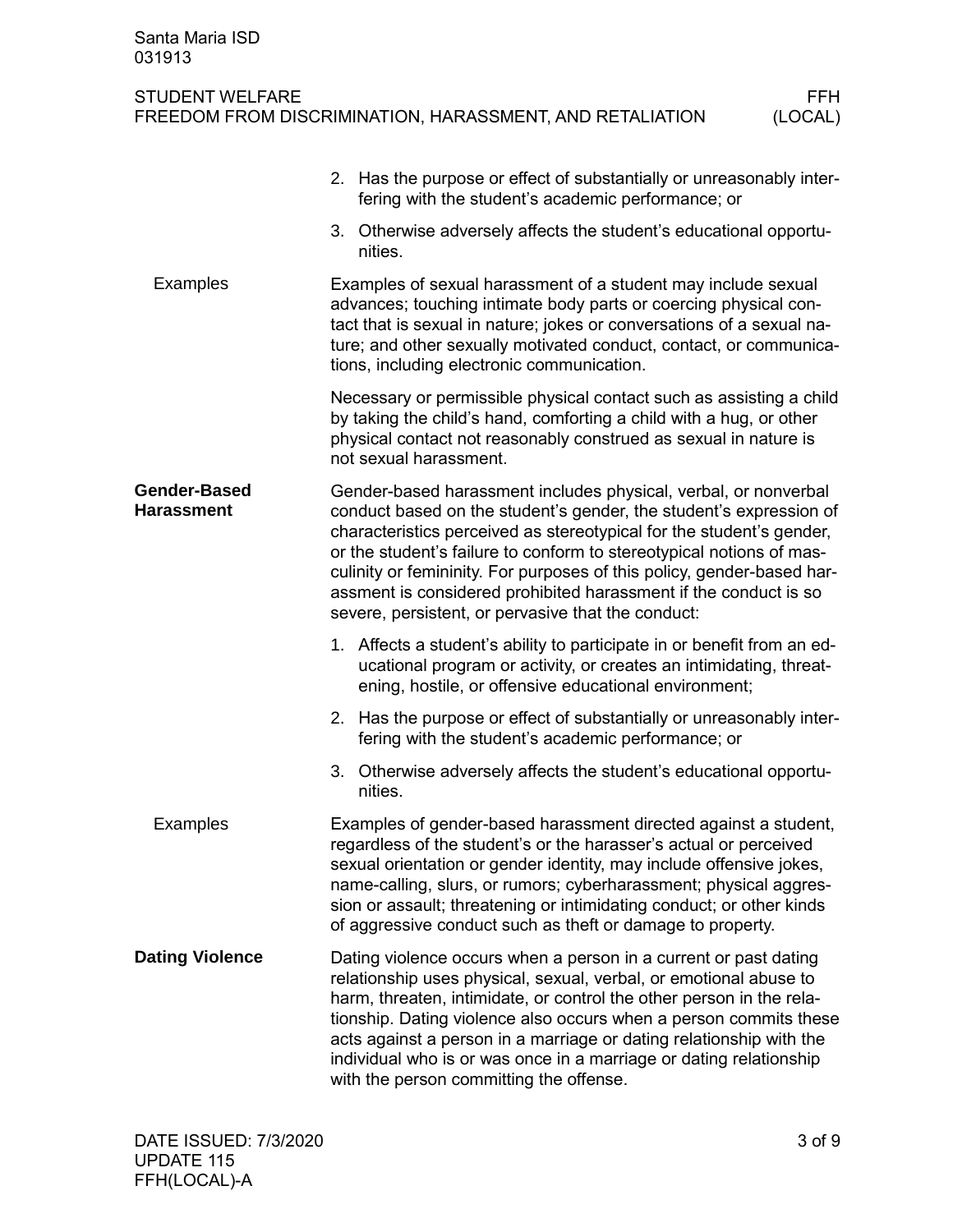## STUDENT WELFARE<br>FREEDOM FROM DISCRIMINATION, HARASSMENT, AND RETALIATION (LOCAL) FREEDOM FROM DISCRIMINATION, HARASSMENT, AND RETALIATION

|                                                   | For purposes of this policy, dating violence is considered prohibited<br>harassment if the conduct is so severe, persistent, or pervasive<br>that the conduct:                                                                                                                                                                                                                                                                                                                                                                                                                                        |
|---------------------------------------------------|-------------------------------------------------------------------------------------------------------------------------------------------------------------------------------------------------------------------------------------------------------------------------------------------------------------------------------------------------------------------------------------------------------------------------------------------------------------------------------------------------------------------------------------------------------------------------------------------------------|
|                                                   | 1. Affects a student's ability to participate in or benefit from an ed-<br>ucational program or activity, or creates an intimidating, threat-<br>ening, hostile, or offensive educational environment;                                                                                                                                                                                                                                                                                                                                                                                                |
|                                                   | 2. Has the purpose or effect of substantially or unreasonably inter-<br>fering with the student's academic performance; or                                                                                                                                                                                                                                                                                                                                                                                                                                                                            |
|                                                   | 3. Otherwise adversely affects the student's educational opportu-<br>nities.                                                                                                                                                                                                                                                                                                                                                                                                                                                                                                                          |
| <b>Examples</b>                                   | Examples of dating violence against a student may include physi-<br>cal or sexual assaults; name-calling; put-downs; or threats directed<br>at the student, the student's family members, or members of the<br>student's household. Additional examples may include destroying<br>property belonging to the student, threatening to commit suicide or<br>homicide if the student ends the relationship, attempting to isolate<br>the student from friends and family, stalking, threatening a stu-<br>dent's spouse or current dating partner, or encouraging others to<br>engage in these behaviors. |
| Reporting<br><b>Procedures</b>                    | Any student who believes that he or she has experienced prohib-<br>ited conduct or believes that another student has experienced pro-                                                                                                                                                                                                                                                                                                                                                                                                                                                                 |
| <b>Student Report</b>                             | hibited conduct should immediately report the alleged acts to a<br>teacher, school counselor, principal, other District employee, or the<br>appropriate District official listed in this policy.                                                                                                                                                                                                                                                                                                                                                                                                      |
| <b>Employee Report</b>                            | Any District employee who suspects or receives direct or indirect<br>notice that a student or group of students has or may have experi-<br>enced prohibited conduct shall immediately notify the appropriate<br>District official listed in this policy and take any other steps required<br>by this policy.                                                                                                                                                                                                                                                                                          |
| <b>Definition of District</b><br><b>Officials</b> | For the purposes of this policy, District officials are the Title IX coor-<br>dinator, the ADA/Section 504 coordinator, and the Superintendent.                                                                                                                                                                                                                                                                                                                                                                                                                                                       |
| Title IX<br>Coordinator                           | Reports of discrimination based on sex, including sexual harass-<br>ment, gender-based harassment, or dating violence, may be di-<br>rected to the designated Title IX coordinator for students. [See<br>FFH(EXHIBIT)]                                                                                                                                                                                                                                                                                                                                                                                |
| ADA /<br>Section 504<br>Coordinator               | Reports of discrimination based on disability may be directed to the<br>designated ADA/Section 504 coordinator for students. [See<br>FFH(EXHIBIT)]                                                                                                                                                                                                                                                                                                                                                                                                                                                    |
| Superintendent                                    | The Superintendent shall serve as coordinator for purposes of Dis-<br>trict compliance with all other nondiscrimination laws.                                                                                                                                                                                                                                                                                                                                                                                                                                                                         |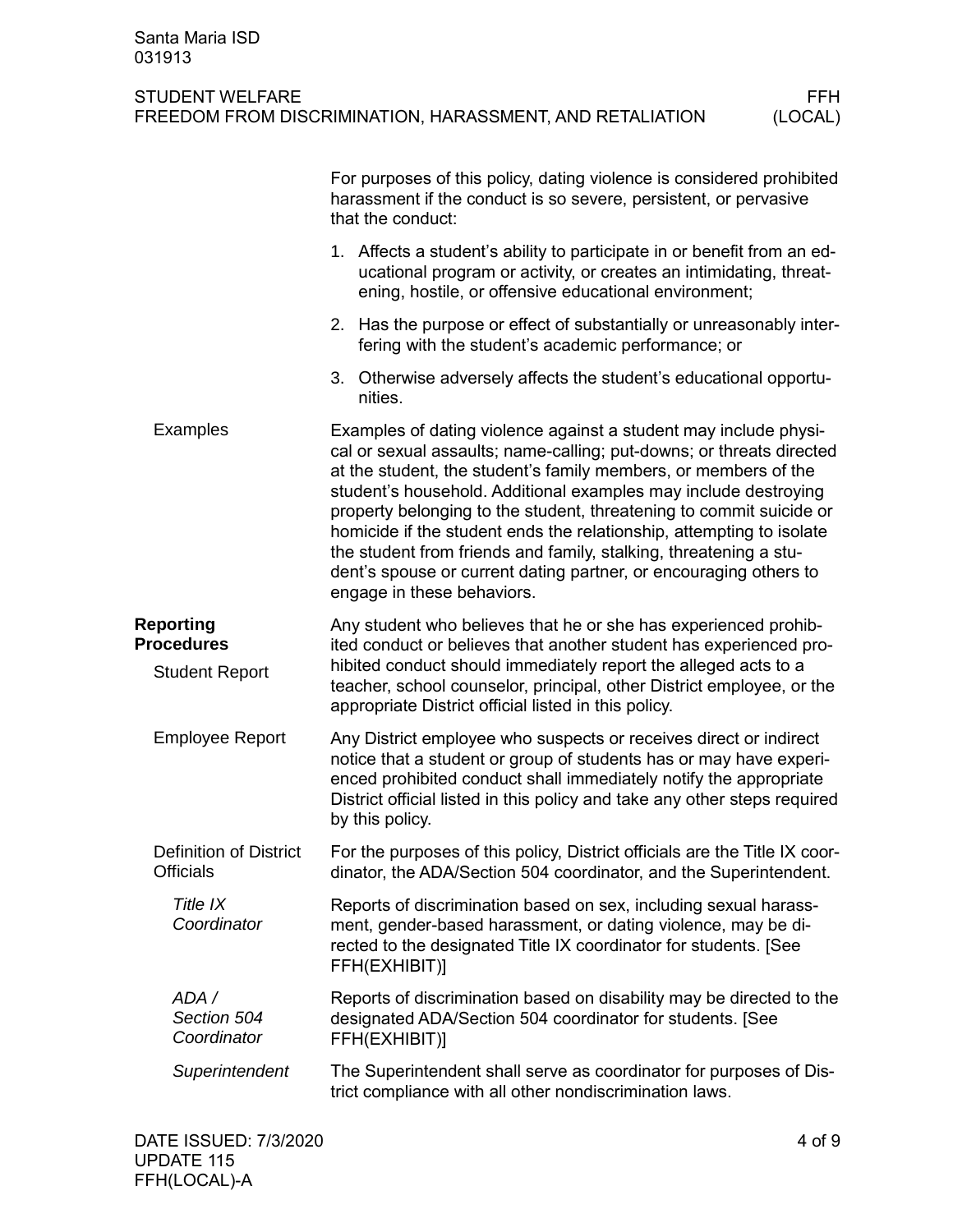| Santa Maria ISD<br>031913                                               |                                                                                                                                                                                                                                                                                                                                                                                                                                                    |  |
|-------------------------------------------------------------------------|----------------------------------------------------------------------------------------------------------------------------------------------------------------------------------------------------------------------------------------------------------------------------------------------------------------------------------------------------------------------------------------------------------------------------------------------------|--|
| <b>STUDENT WELFARE</b>                                                  | FFH.<br>(LOCAL)<br>FREEDOM FROM DISCRIMINATION, HARASSMENT, AND RETALIATION                                                                                                                                                                                                                                                                                                                                                                        |  |
| <b>Alternative</b><br><b>Reporting</b><br><b>Procedures</b>             | An individual shall not be required to report prohibited conduct to<br>the person alleged to have committed the conduct. Reports con-<br>cerning prohibited conduct, including reports against the Title IX<br>coordinator or ADA/Section 504 coordinator, may be directed to the<br>Superintendent.                                                                                                                                               |  |
|                                                                         | A report against the Superintendent may be made directly to the<br>Board. If a report is made directly to the Board, the Board shall ap-<br>point an appropriate person to conduct an investigation.                                                                                                                                                                                                                                               |  |
| <b>Timely Reporting</b>                                                 | To ensure the District's prompt investigation, reports of prohibited<br>conduct shall be made as soon as possible after the alleged act or<br>knowledge of the alleged act.                                                                                                                                                                                                                                                                        |  |
| <b>Notice to Parents</b>                                                | The District official or designee shall promptly notify the parents of<br>any student alleged to have experienced prohibited conduct by a<br>District employee or another adult.                                                                                                                                                                                                                                                                   |  |
|                                                                         | [For parental notification requirements regarding an allegation of<br>educator misconduct with a student, see FFF.]                                                                                                                                                                                                                                                                                                                                |  |
| <b>Investigation of</b><br><b>Reports Other Than</b><br><b>Title IX</b> | The following procedures apply to all allegations of prohibited con-<br>duct other than allegations of harassment prohibited by Title IX.<br>[See FFH(LEGAL)] For allegations of sex-based harassment that,<br>if proved, would meet the definition of sexual harassment under Ti-<br>tle IX, including sexual harassment, gender-based harassment,<br>and dating violence, see the procedures below at Response to<br>Sexual Harassment-Title IX. |  |
|                                                                         | The District may request, but shall not require, a written report. If a<br>report is made orally, the District official shall reduce the report to<br>written form.                                                                                                                                                                                                                                                                                |  |
| <b>Initial Assessment</b>                                               | Upon receipt or notice of a report, the District official shall deter-<br>mine whether the allegations, if proved, would constitute prohibited<br>conduct as defined by this policy. If so, the District shall immedi-<br>ately undertake an investigation, except as provided below at Crim-<br>inal Investigation.                                                                                                                               |  |
|                                                                         | If the District official determines that the allegations, if proved,<br>would not constitute prohibited conduct as defined by this policy,<br>the District official shall refer the complaint for consideration under<br>FFI.                                                                                                                                                                                                                      |  |
| Interim Action                                                          | If appropriate and regardless of whether a criminal or regulatory in-<br>vestigation regarding the alleged conduct is pending, the District<br>shall promptly take interim action calculated to address prohibited<br>conduct or bullying prior to the completion of the District's investi-<br>gation.                                                                                                                                            |  |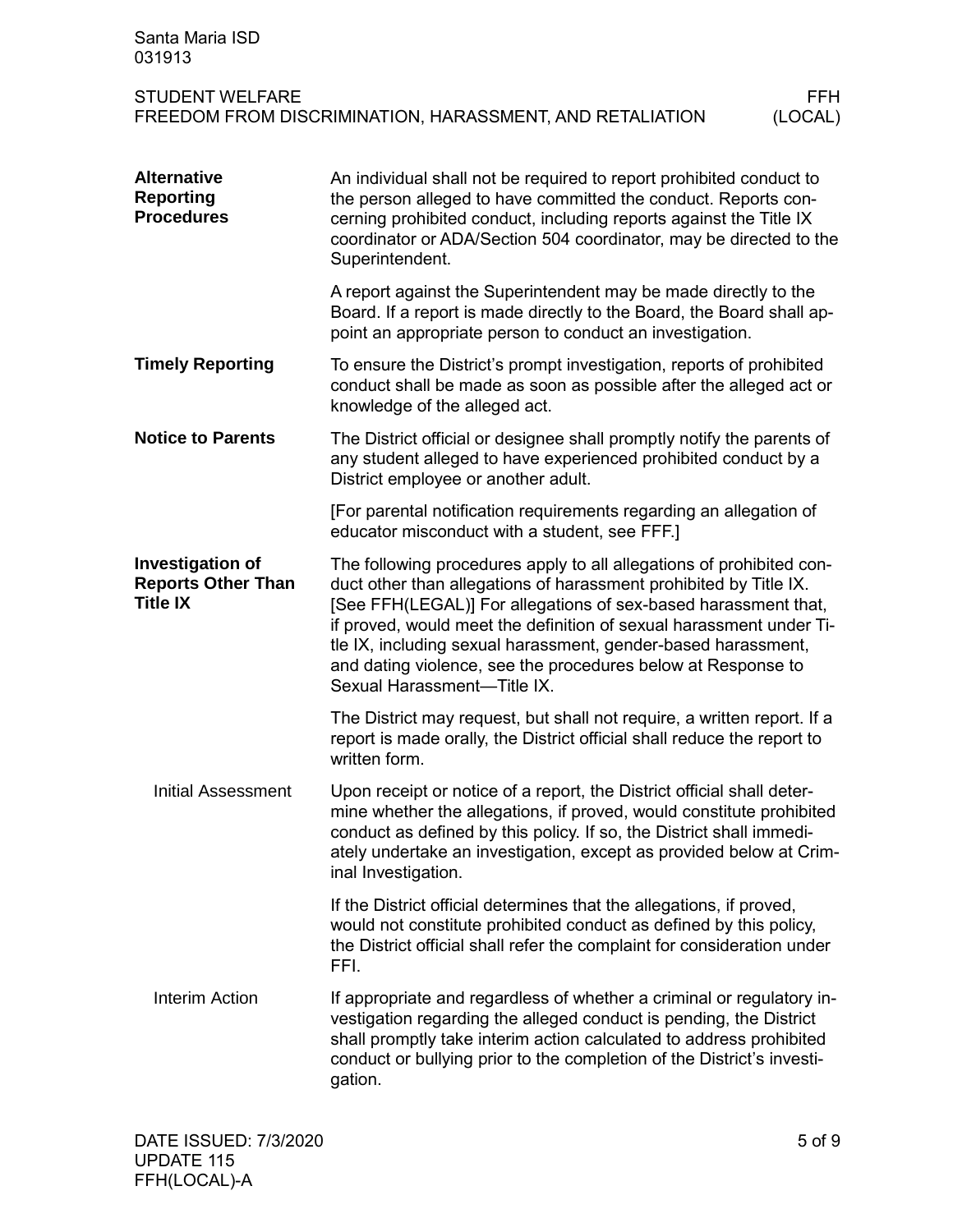| Santa Maria ISD<br>031913                       |                                                                                                                                                                                                                                                                                                                                                                                                                                                                                                                                                                                                      |     |
|-------------------------------------------------|------------------------------------------------------------------------------------------------------------------------------------------------------------------------------------------------------------------------------------------------------------------------------------------------------------------------------------------------------------------------------------------------------------------------------------------------------------------------------------------------------------------------------------------------------------------------------------------------------|-----|
| <b>STUDENT WELFARE</b>                          | FREEDOM FROM DISCRIMINATION, HARASSMENT, AND RETALIATION<br>(LOCAL)                                                                                                                                                                                                                                                                                                                                                                                                                                                                                                                                  | FFH |
| <b>District Investigation</b>                   | The investigation may be conducted by the District official or a de-<br>signee, such as the principal, or by a third party designated by the<br>District, such as an attorney. When appropriate, the principal shall<br>be involved in or informed of the investigation.                                                                                                                                                                                                                                                                                                                             |     |
|                                                 | The investigation may consist of personal interviews with the per-<br>son making the report, the person against whom the report is filed,<br>and others with knowledge of the circumstances surrounding the<br>allegations. The investigation may also include analysis of other in-<br>formation or documents related to the allegations.                                                                                                                                                                                                                                                           |     |
| Criminal<br>Investigation                       | If a law enforcement or regulatory agency notifies the District that a<br>criminal or regulatory investigation has been initiated, the District<br>shall confer with the agency to determine if the District investiga-<br>tion would impede the criminal or regulatory investigation. The Dis-<br>trict shall proceed with its investigation only to the extent that it<br>does not impede the ongoing criminal or regulatory investigation.<br>After the law enforcement or regulatory agency has finished gath-<br>ering its evidence, the District shall promptly resume its investiga-<br>tion. |     |
| Concluding the<br>Investigation                 | Absent extenuating circumstances, such as a request by a law en-<br>forcement or regulatory agency for the District to delay its investi-<br>gation, the investigation should be completed within ten District<br>business days from the date of the report; however, the investiga-<br>tor shall take additional time if necessary to complete a thorough<br>investigation.                                                                                                                                                                                                                         |     |
|                                                 | The investigator shall prepare a written report of the investigation.<br>The report shall include a determination of whether prohibited con-<br>duct or bullying occurred. The report shall be filed with the District<br>official overseeing the investigation.                                                                                                                                                                                                                                                                                                                                     |     |
| Notification of<br>Outcome                      | Notification of the outcome of the investigation shall be provided to<br>both parties in compliance with FERPA.                                                                                                                                                                                                                                                                                                                                                                                                                                                                                      |     |
| <b>District Action</b><br>Prohibited<br>Conduct | If the results of an investigation indicate that prohibited conduct oc-<br>curred, the District shall promptly respond by taking appropriate<br>disciplinary action in accordance with the Student Code of Conduct<br>and may take corrective action reasonably calculated to address<br>the conduct.                                                                                                                                                                                                                                                                                                |     |
| Corrective<br>Action                            | Examples of corrective action may include a training program for<br>those involved in the report, a comprehensive education program<br>for the school community, counseling to the victim and the student<br>who engaged in prohibited conduct, follow-up inquiries to deter-<br>mine if any new incidents or any instances of retaliation have oc-<br>curred, involving parents and students in efforts to identify prob-<br>lems and improve the school climate, increasing staff monitoring of                                                                                                    |     |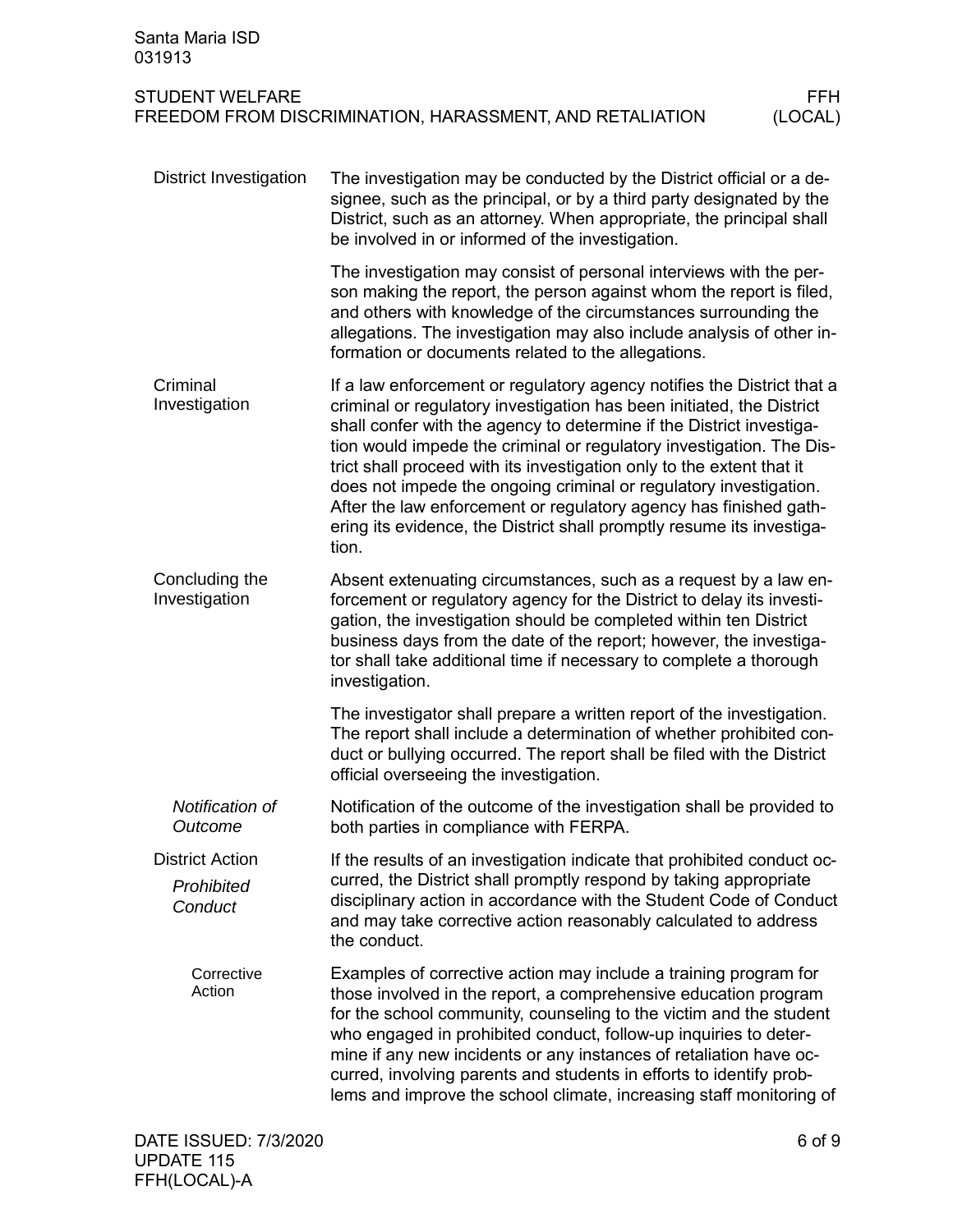| Santa Maria ISD<br>031913                               |                                                                                                                                                                                                                                                                                                                                                       |                       |
|---------------------------------------------------------|-------------------------------------------------------------------------------------------------------------------------------------------------------------------------------------------------------------------------------------------------------------------------------------------------------------------------------------------------------|-----------------------|
| <b>STUDENT WELFARE</b>                                  | FREEDOM FROM DISCRIMINATION, HARASSMENT, AND RETALIATION                                                                                                                                                                                                                                                                                              | <b>FFH</b><br>(LOCAL) |
|                                                         | areas where prohibited conduct has occurred, and reaffirming the<br>District's policy against discrimination and harassment.                                                                                                                                                                                                                          |                       |
| <b>Bullying</b>                                         | If the results of an investigation indicate that bullying occurred, as<br>defined by FFI, the District official shall refer to FFI for appropriate<br>notice to parents and District action. The District official shall refer<br>to FDB for transfer provisions.                                                                                     |                       |
| Improper<br>Conduct                                     | If the investigation reveals improper conduct that did not rise to the<br>level of prohibited conduct or bullying, the District may take discipli-<br>nary action in accordance with the Student Code of Conduct or<br>other corrective action reasonably calculated to address the con-<br>duct.                                                     |                       |
| Confidentiality                                         | To the greatest extent possible, the District shall respect the pri-<br>vacy of the complainant, persons against whom a report is filed,<br>and witnesses. Limited disclosures may be necessary in order to<br>conduct a thorough investigation and comply with applicable law.                                                                       |                       |
| Appeal                                                  | A student or parent who is dissatisfied with the outcome of the in-<br>vestigation may appeal through FNG(LOCAL), beginning at the ap-<br>propriate level. A student or parent shall be informed of his or her<br>right to file a complaint with the United States Department of Edu-<br>cation Office for Civil Rights.                              |                       |
| <b>Response to Sexual</b><br><b>Harassment-Title IX</b> | For purposes of the District's response to reports of harassment<br>prohibited by Title IX, definitions can be found in FFH(LEGAL).                                                                                                                                                                                                                   |                       |
| <b>General Response</b>                                 | When the District receives notice or an allegation of conduct that, if<br>proved, would meet the definition of sexual harassment under Title<br>IX, the Title IX coordinator shall promptly contact the complainant<br>to:                                                                                                                            |                       |
|                                                         | Discuss the availability of supportive measures and inform the<br>complainant that they are available, with or without the filing<br>of a formal complaint;                                                                                                                                                                                           |                       |
|                                                         | Consider the complainant's wishes with respect to supportive<br>٠<br>measures; and                                                                                                                                                                                                                                                                    |                       |
|                                                         | Explain to the complainant the option and process for filing a<br>formal complaint.                                                                                                                                                                                                                                                                   |                       |
|                                                         | The District's response to sexual harassment shall treat<br>complainants and respondents equitably by offering supportive<br>measures to both parties, as appropriate, and by following the Title<br>IX formal complaint process before imposing disciplinary sanctions<br>or other actions that are not supportive measures against a<br>respondent. |                       |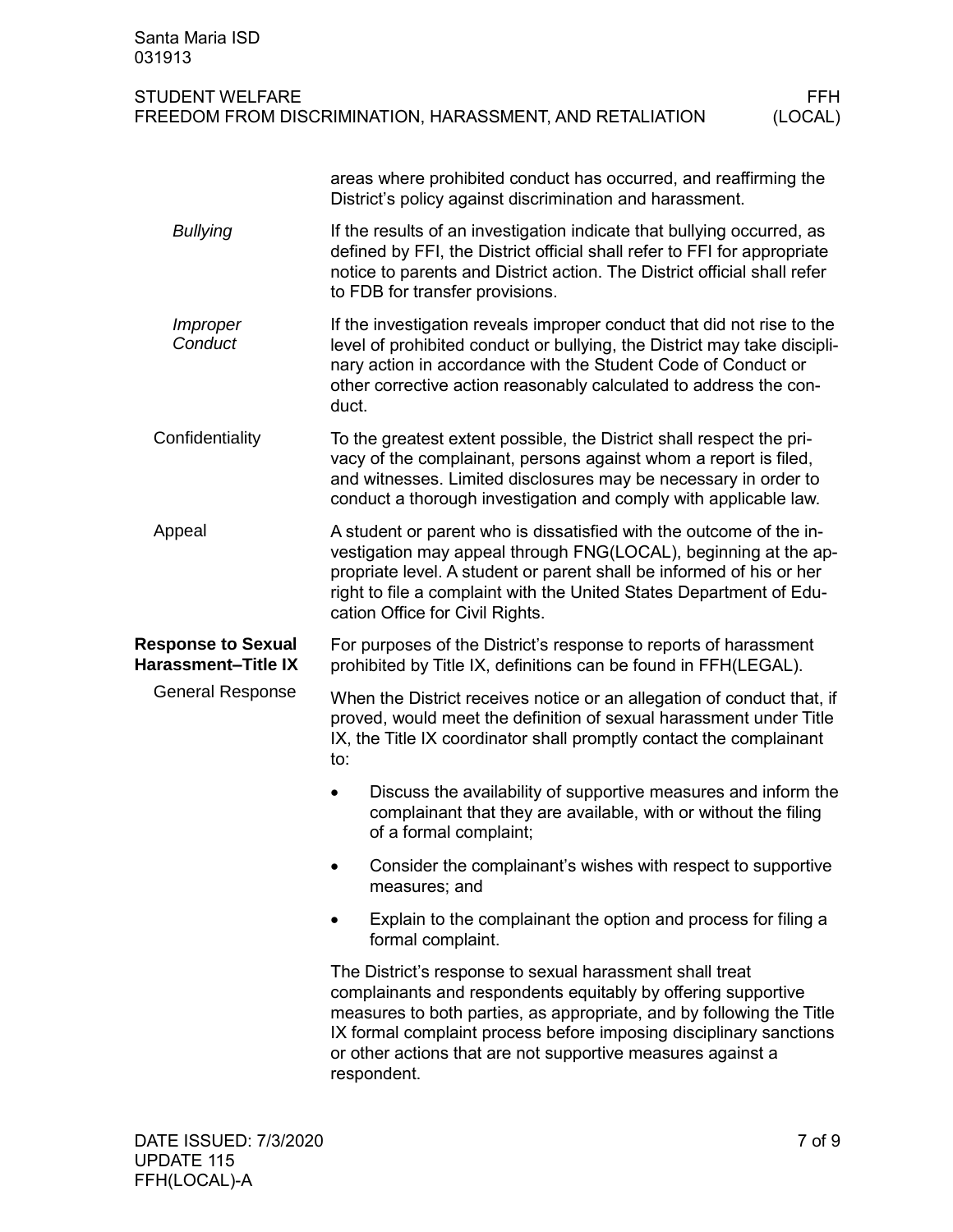| Santa Maria ISD<br>031913                          |                                                                                                                                                                                                                                                                                                                                                              |                       |
|----------------------------------------------------|--------------------------------------------------------------------------------------------------------------------------------------------------------------------------------------------------------------------------------------------------------------------------------------------------------------------------------------------------------------|-----------------------|
| <b>STUDENT WELFARE</b>                             | FREEDOM FROM DISCRIMINATION, HARASSMENT, AND RETALIATION                                                                                                                                                                                                                                                                                                     | <b>FFH</b><br>(LOCAL) |
|                                                    | If a formal complaint is not filed, the District reserves the right to<br>investigate and respond to prohibited conduct in accordance with<br>Board policies and the Student Code of Conduct.                                                                                                                                                                |                       |
| <b>Title IX Formal</b><br><b>Complaint Process</b> | To distinguish the process described below from the District's gen-<br>eral grievance policies [see DGBA, FNG, and GF], this policy re-<br>fers to the grievance process required by Title IX regulations for re-<br>sponding to formal complaints of sexual harassment as the<br>District's "Title IX formal complaint process."                            |                       |
|                                                    | The Superintendent shall ensure the development of a Title IX for-<br>mal complaint process that complies with legal requirements. [See<br>FFH(LEGAL)] The formal complaint process shall be posted on the<br>District's website. In compliance with Title IX regulations, the Dis-<br>trict's Title IX formal complaint process shall address the following |                       |

- 1. Equitable treatment of complainants and respondents;
- 2. An objective evaluation of all relevant evidence;

basic requirements:

- 3. A requirement that the Title IX coordinator, investigator, decision-maker, or any person designated to facilitate an informal resolution process not have a conflict of interest or bias;
- 4. A presumption that the respondent is not responsible for the alleged sexual harassment until a determination is made at the conclusion of the Title IX formal complaint process;
- 5. Time frames that provide for a reasonably prompt conclusion of the Title IX formal complaint process, including time frames for appeals and any informal resolution process, and that allow for temporary delays or the limited extension of time frames with good cause and written notice as required by law;
- 6. A description of the possible disciplinary sanctions and remedies that may be implemented following a determination of responsibility for the alleged sexual harassment;
- 7. A statement of the standard of evidence to be used to determine responsibility for all Title IX formal complaints of sexual harassment;
- 8. Procedures and permissible bases for the complainant and respondent to appeal a determination of responsibility or a dismissal of a Title IX formal complaint or any allegations therein;
- 9. A description of the supportive measures available to the complainant and respondent;